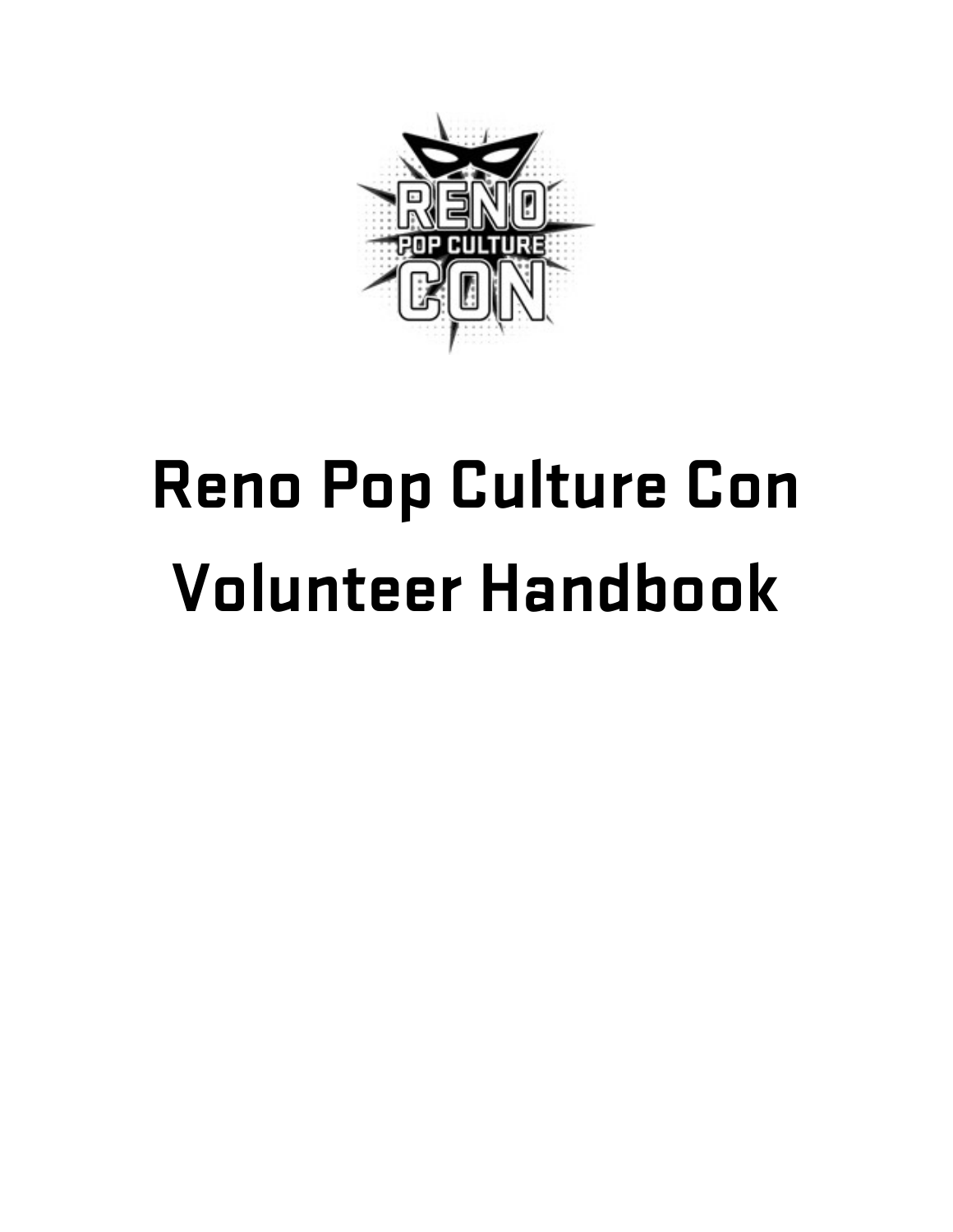Welcome and thank you for volunteering with Reno Pop Culture Con!

Reno Pop Culture Con, a program of the Pop Culture Classroom (PCC) organization, strives to promote the mission of PCC: to inspire a love of learning, increase literacy, promote diversity and build community through the tools of popular culture and the power of self-expression. Reno Pop Culture Con does this by providing an opportunity for the greater Colorado community and beyond to explore the educational benefits of geek culture available to educators and students of all ages through a three-day entertainment extravaganza. It takes a small army of dedicated individuals to make Reno Pop Culture Con succeed. Foremost, it depends on the generous contribution of time and energy provided by our volunteers.

We have put this manual together to help you understand how the partnership between Reno Pop Culture Con volunteers and Reno Pop Culture Con leadership functions. It is our sincere hope that by reading through its pages you will feel better prepared and have a better volunteering experience.

Agreeing to volunteer for Reno Pop Culture Con should not be taken lightly. Volunteers put in long hours, mostly on their feet, and sometimes sacrifice the chance to enjoy Reno Pop Culture Con as an attendee. There are also great benefits: getting to see how a pop culture convention works from the inside, meeting cool people and making new friends, and most importantly, knowing that your contributions help provide arts and literacy curricula and education to students who struggle academically and/or socioeconomically. With this great power comes great responsibility. It is important that all volunteers follow all rules and guidelines as set down by Reno Pop Culture Con. If you have questions please contact us at renovolunteering@popcultureclassroom.org.

Thank you again for giving us your time and energy. We look forward to working with you.

Sincerely,

The Volunteer Team and the Reno Pop Culture Con Leadership Team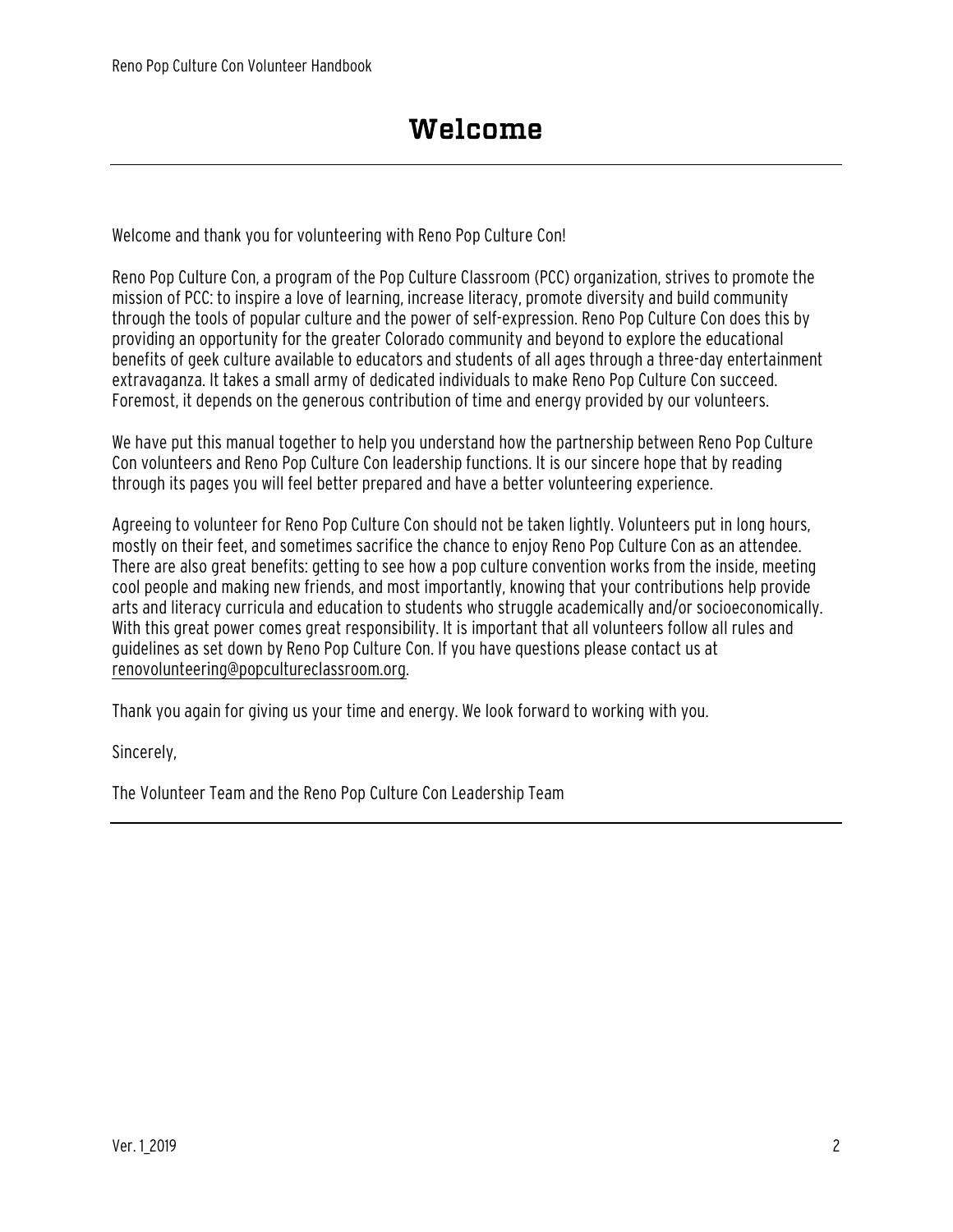#### Table of Contents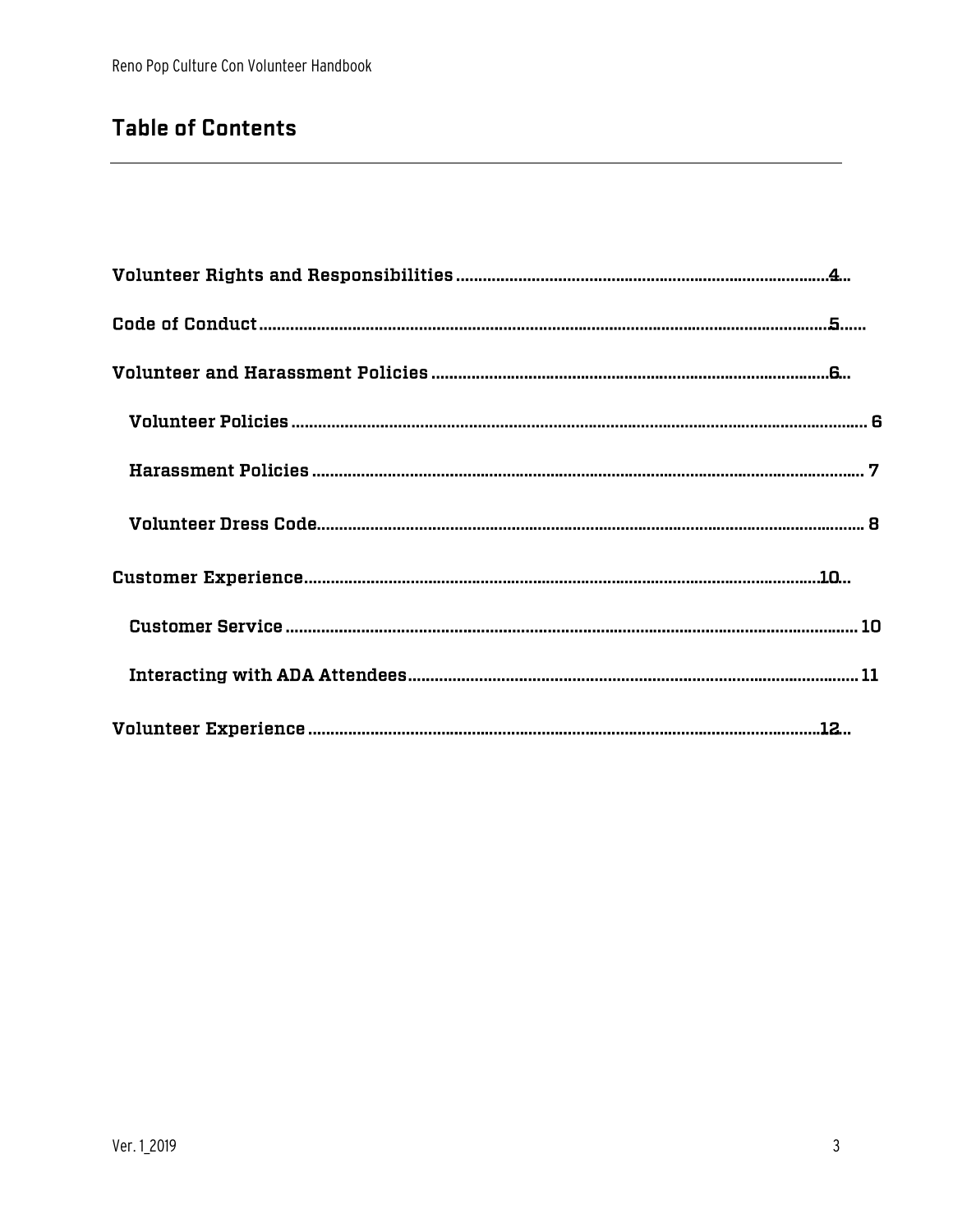#### Volunteer Rights and Responsibilities

| Volunteer<br>Rights   | As a volunteer, it is your right to:                                                                                                                                  |
|-----------------------|-----------------------------------------------------------------------------------------------------------------------------------------------------------------------|
|                       | Receive the training and guidance needed to adequately perform your role                                                                                              |
|                       | Receive a clear role description and to have a good understanding of your role and<br>$\bullet$<br>responsibilities                                                   |
|                       | Be given information, guidance, resources, support, and tools to do your job<br>$\bullet$                                                                             |
|                       | Be heard with consideration and be given a reasonable and timely response to questions,<br>$\bullet$<br>concerns, and suggestions                                     |
|                       | Be treated with respect for your efforts and contributions<br>$\bullet$                                                                                               |
|                       | Speak with Reno Pop Culture Con leadership if something about your volunteer experience<br>$\bullet$<br>is not working for you. We would like the opportunity to help |
|                       |                                                                                                                                                                       |
|                       |                                                                                                                                                                       |
| Volunteer             | As a volunteer, it is your responsibility to:                                                                                                                         |
| Responsi-<br>bilities | Consider your work a serious professional commitment and view the position as valid and<br>$\bullet$<br>important                                                     |
|                       | Correctly clock in and out for your volunteer shifts and follow the procedures for access to<br>$\bullet$<br>Reno Pop Culture Con                                     |
|                       | Be accountable to the rules, policies, and procedures of Reno Pop Culture Con and the<br>٠<br>Reno-Sparks Convention Center                                           |
|                       | Sign and submit any paperwork necessary before volunteer work begins<br>$\bullet$                                                                                     |
|                       | Attend and participate in training, in person or online, as required by your role<br>٠                                                                                |
|                       | Keep all information entrusted to you confidential<br>$\bullet$                                                                                                       |
|                       | Meet the time commitments and show up ready to work<br>$\bullet$                                                                                                      |
|                       | Be considerate and give adequate notice if you are unable to fulfill your responsibilities for<br>$\bullet$<br>any scheduled volunteer time                           |
|                       |                                                                                                                                                                       |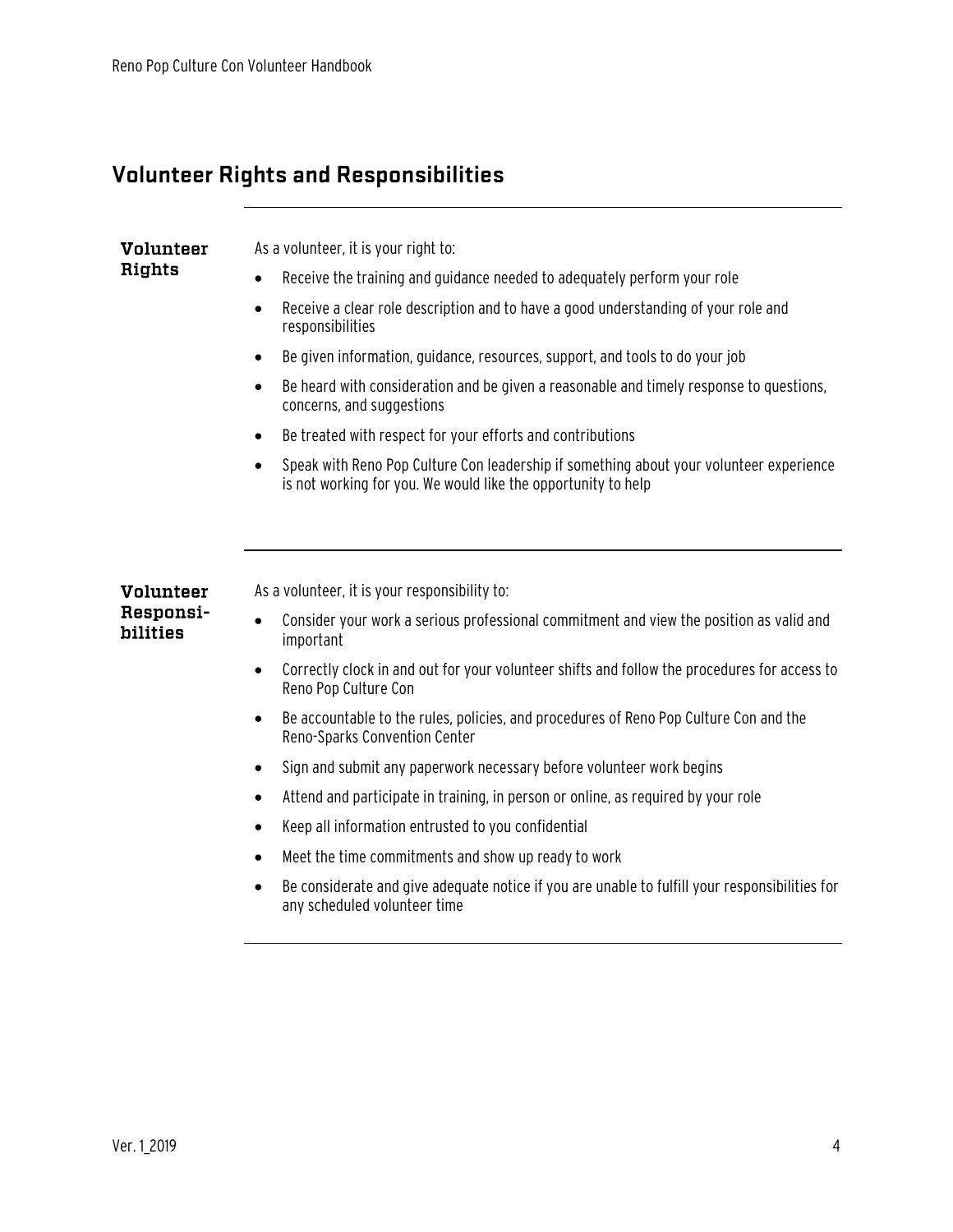## Code of Conduct

| Code of<br>Conduct | As a Reno Pop Culture Con volunteer, you represent both Reno Pop Culture Con and Pop Culture<br>Classroom. In addition to carrying out your assigned duties, you will be expected to abide by<br>the following rules:                                                                                                                          |  |  |  |
|--------------------|------------------------------------------------------------------------------------------------------------------------------------------------------------------------------------------------------------------------------------------------------------------------------------------------------------------------------------------------|--|--|--|
|                    | Respect the property of the convention site, the fans, Reno Pop Culture Con personnel, and<br>1<br>fellow volunteers.                                                                                                                                                                                                                          |  |  |  |
|                    | $\mathbf{2}$<br>Respect the directions and decisions you receive from Reno Pop Culture Con leaders.                                                                                                                                                                                                                                            |  |  |  |
|                    | 3<br>Refrain from play-fighting, horseplay, or any other acts which may result in injury or<br>damage while on event premises.                                                                                                                                                                                                                 |  |  |  |
|                    | Perform your duties to the best of your ability and communicate with area leaders if you<br>4<br>are having any difficulty carrying out your assigned tasks.                                                                                                                                                                                   |  |  |  |
|                    | 5<br>Involve Reno Pop Culture Con leaders in any conflicts or difficulties you have with<br>attendees, other volunteers, or anyone else while volunteering for Reno Pop Culture Con.                                                                                                                                                           |  |  |  |
|                    | Always be friendly, courteous, and cooperative to the best of your ability.<br>6                                                                                                                                                                                                                                                               |  |  |  |
|                    | Offer feedback on your volunteer experience. There is a volunteer survey that goes out by<br>7<br>email after the convention, but concerns or suggestions can always be provided to your<br>area leaders or the Volunteer Services team.                                                                                                       |  |  |  |
|                    | 8<br>Do not make promises or quarantees to exhibitors, artists, quests, celebrities, attendees,<br>or any other interested party without the expressed permission of appropriate Reno Pop<br>Culture Con leadership.                                                                                                                           |  |  |  |
|                    | 9<br>Do not present yourself as authorized to broker deals on behalf of Reno Pop Culture Con or<br>Pop Culture Classroom. Please refer any individuals interested in becoming involved with<br>Reno Pop Culture Con or PCC to renoinfo@popcultureclassroom.org and the organization<br>will get them in touch with the correct representative. |  |  |  |
|                    | You may be barred from volunteering with Reno Pop Culture Con if your activity on social<br>10 <sup>°</sup><br>media is contrary to our mission and values or may portray the organization in an<br>unfavorable light, expose the organization to liability, or endanger the safety or reputation<br>of the organization.                      |  |  |  |
|                    | Inability of a volunteer to meet Reno Pon Culture Con performance and behavior standards may                                                                                                                                                                                                                                                   |  |  |  |

Inability of a volunteer to meet Reno Pop Culture Con performance and behavior standards may result in dismissal from Reno Pop Culture Con.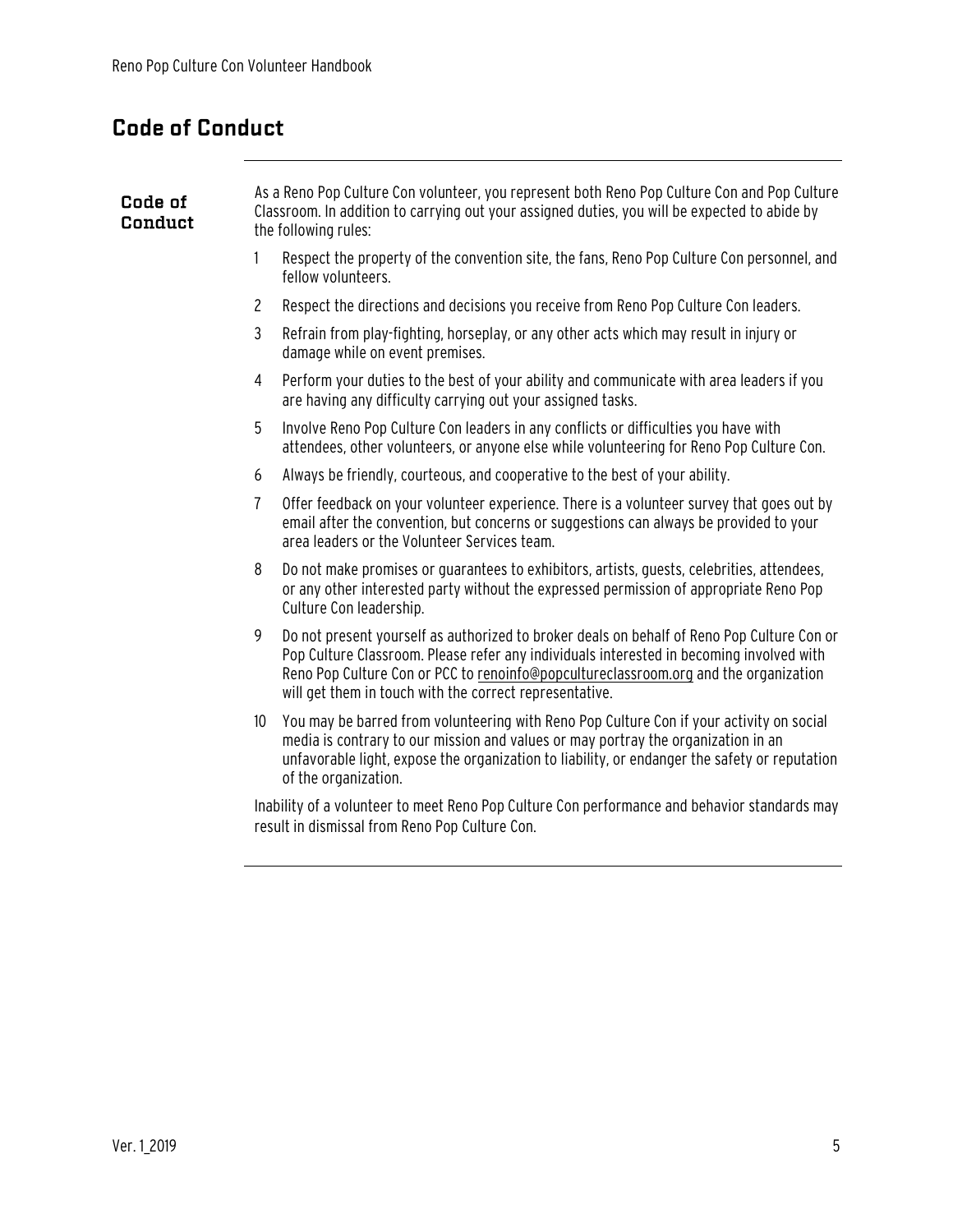#### Volunteer and Harassment Policies

| Volunteer<br><b>Policies</b> | In addition to the Code of Conduct above, Reno Pop Culture Con has policies that must be<br>adhered to. Please contact Volunteer Services or your supervisor with any questions. |                                                                                                                                                                                                                                                                                                                                                                                                                                                                                                                    |  |  |
|------------------------------|----------------------------------------------------------------------------------------------------------------------------------------------------------------------------------|--------------------------------------------------------------------------------------------------------------------------------------------------------------------------------------------------------------------------------------------------------------------------------------------------------------------------------------------------------------------------------------------------------------------------------------------------------------------------------------------------------------------|--|--|
|                              | 1                                                                                                                                                                                | Applying to volunteer does not guarantee acceptance as a Reno Pop Culture Con volunteer.<br>A background check must be completed and passed.                                                                                                                                                                                                                                                                                                                                                                       |  |  |
|                              | $\overline{c}$                                                                                                                                                                   | A Reno Pop Culture Con leader may request an applicant be removed from the Reno Pop<br>Culture Con volunteer roster if the applicant does not have an attitude that is in line with<br>the organization mission and values.                                                                                                                                                                                                                                                                                        |  |  |
|                              | $\mathfrak{Z}$                                                                                                                                                                   | Management-level staff at other area pop culture conventions will not be allowed to serve<br>above the level of general volunteer. This determination is at the discretion of Reno Pop<br>Culture Con Directors.                                                                                                                                                                                                                                                                                                   |  |  |
|                              | 4                                                                                                                                                                                | You must be at least 15 years old when applying to volunteer. Volunteers aged 15-17 must<br>have a parent's written consent to participate.                                                                                                                                                                                                                                                                                                                                                                        |  |  |
|                              | 5                                                                                                                                                                                | Children are not allowed to accompany you while on duty. You must make alternate child<br>care arrangements.                                                                                                                                                                                                                                                                                                                                                                                                       |  |  |
|                              | 6                                                                                                                                                                                | You will be provided convention access for each day you volunteer. You will need to check<br>in at the volunteer registration desk each day to pick up credentials for that day.                                                                                                                                                                                                                                                                                                                                   |  |  |
|                              | $\overline{1}$                                                                                                                                                                   | Do not use your status as a volunteer to promote or conduct personal business. Anyone<br>doing so may potentially lose their opportunity to volunteer.                                                                                                                                                                                                                                                                                                                                                             |  |  |
|                              | 8                                                                                                                                                                                | Volunteering under the influence of drugs or alcohol is strictly prohibited. Volunteers who<br>are determined to be under such influence will be escorted out with their volunteer status<br>and credentials revoked.                                                                                                                                                                                                                                                                                              |  |  |
|                              | 9                                                                                                                                                                                | All Reno Pop Culture Con personnel and volunteers are expected to behave professionally<br>while in uniform or while representing the organization. This includes but is not limited to<br>any inappropriate fraternization with attendees, quests, exhibitors, other volunteers, or<br>Reno Pop Culture Con personnel that may portray the organization in an unfavorable light,<br>expose the organization to liability, or endanger the safety or reputation of the<br>organization, volunteer, or other party. |  |  |
|                              | 10                                                                                                                                                                               | Personnel records are maintained on all volunteers and Reno Pop Culture Con personnel.<br>These records are Reno Pop Culture Con property and are held as confidential as is<br>reasonably possible. Information will not be released outside of Reno Pop Culture Con<br>operations. Reno Pop Culture Con will maintain information about skills a volunteer may<br>possess, positive and negative performance, and other relevant information in their<br>personnel record.                                       |  |  |

Continued on next page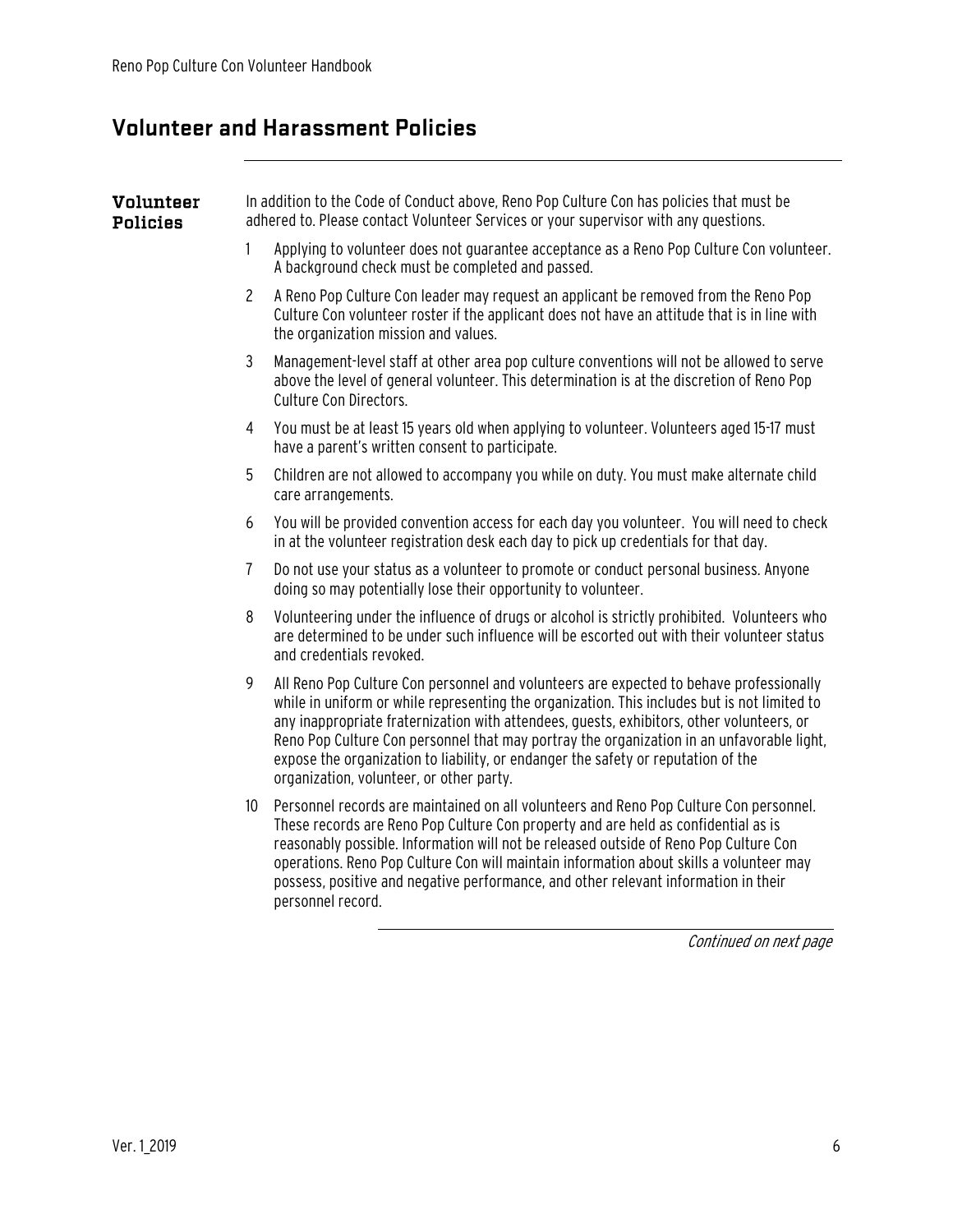### Volunteer and Harassment Policies, Continued

| Volunteer<br>Policies,<br>Continued               | 11                                                                                                                                                                                                                                                                                                                                                                                                                                                    | Reno Pop Culture Con does not discriminate against any potential volunteer due to<br>physical or mental disability. When Reno Pop Culture Con becomes aware of any disability<br>that prevents an individual from performing a needed task, Reno Pop Culture Con will<br>assess whether a reasonable accommodation would allow the potential volunteer to<br>perform the job before refusing the person with a disability the opportunity to volunteer.<br>An accommodation which creates undue hardship on Reno Pop Culture Con or endangers<br>the health and safety of other volunteers, Reno Pop Culture Con personnel, quests, or<br>attendees will be deemed unreasonable and will not be accommodated. An otherwise<br>qualified candidate as a potential volunteer with a disability must inform the volunteer<br>management team of the nature of the disability and accommodation required. Reno Pop<br>Culture Con leadership will assess such information and shall maintain the confidentiality<br>of the information to the extent possible and will not release the information to anyone<br>who does not need to know for the performance of their role with Reno Pop Culture Con. |  |
|---------------------------------------------------|-------------------------------------------------------------------------------------------------------------------------------------------------------------------------------------------------------------------------------------------------------------------------------------------------------------------------------------------------------------------------------------------------------------------------------------------------------|----------------------------------------------------------------------------------------------------------------------------------------------------------------------------------------------------------------------------------------------------------------------------------------------------------------------------------------------------------------------------------------------------------------------------------------------------------------------------------------------------------------------------------------------------------------------------------------------------------------------------------------------------------------------------------------------------------------------------------------------------------------------------------------------------------------------------------------------------------------------------------------------------------------------------------------------------------------------------------------------------------------------------------------------------------------------------------------------------------------------------------------------------------------------------------------------------|--|
|                                                   | $12 \overline{ }$                                                                                                                                                                                                                                                                                                                                                                                                                                     | Reno Pop Culture Con is committed to the safety of its volunteers. We provide training,<br>instruction, and high quality equipment to make the event safe. It requires a team effort to<br>accomplish this goal. Volunteers who do not utilize these safety measures put themselves<br>at risk of injury. You are expected to adhere to the regulations and policies outlined by<br>Reno Pop Culture Con and the Reno-Sparks Convention Center.                                                                                                                                                                                                                                                                                                                                                                                                                                                                                                                                                                                                                                                                                                                                                    |  |
|                                                   | 13                                                                                                                                                                                                                                                                                                                                                                                                                                                    | If you have an issue with any attendee, quest, volunteer, or others while volunteering for<br>Reno Pop Culture Con please bring it to the attention of any leader on your team or the<br>Volunteer Services team.                                                                                                                                                                                                                                                                                                                                                                                                                                                                                                                                                                                                                                                                                                                                                                                                                                                                                                                                                                                  |  |
| <b>Reno Pop</b>                                   |                                                                                                                                                                                                                                                                                                                                                                                                                                                       | Reno Pop Culture Con is a safe space.                                                                                                                                                                                                                                                                                                                                                                                                                                                                                                                                                                                                                                                                                                                                                                                                                                                                                                                                                                                                                                                                                                                                                              |  |
| <b>Culture Con</b><br><b>Harassment</b><br>Policy | This means we expect it to be a safe environment for fans from any ethnicity, creed, religious<br>background, political background, gender, gender identity, sexual identity, sexual orientation,<br>fandom, etc. We do not tolerate harassment in any form. This includes but is not limited to:<br>physical assault, verbal harassment, sexual harassment, stalking, unwanted physical contact,<br>unwanted advances, or inappropriate photography. |                                                                                                                                                                                                                                                                                                                                                                                                                                                                                                                                                                                                                                                                                                                                                                                                                                                                                                                                                                                                                                                                                                                                                                                                    |  |
|                                                   |                                                                                                                                                                                                                                                                                                                                                                                                                                                       | Inappropriate photography is defined as photography where the subject feels they are being<br>stalked, exploited, degraded, or disrespected through being photographed. While it is<br>reasonable that photographers will be photographing costumers and other parts of the<br>convention, should this photography become harassing or sexual in nature, the photographer<br>will be subject to the harassment policy.                                                                                                                                                                                                                                                                                                                                                                                                                                                                                                                                                                                                                                                                                                                                                                             |  |

Continued on next page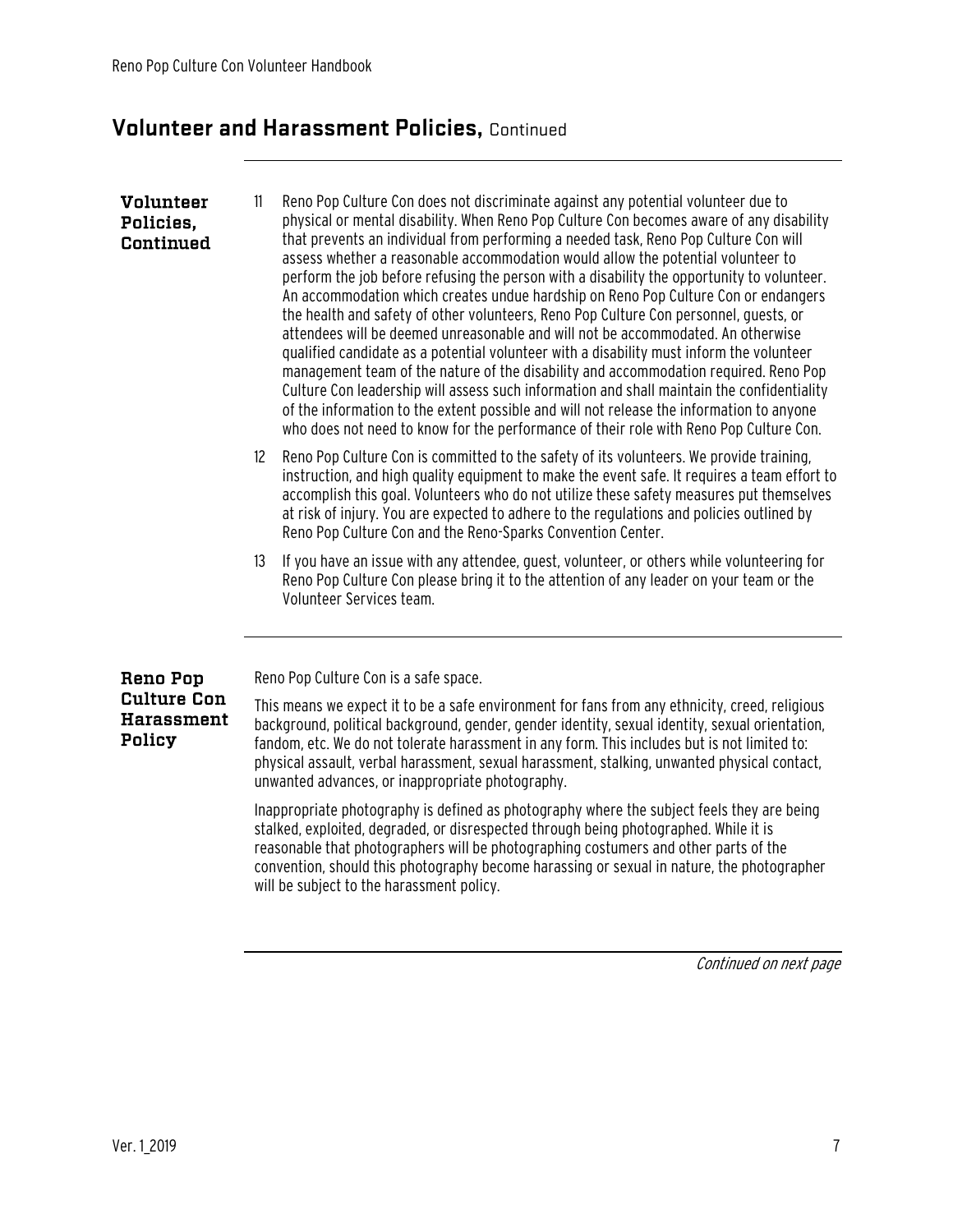### Volunteer and Harassment Policies, Continued

| <b>Reno Pop</b><br><b>Culture Con</b><br><b>Harassment</b><br>Policy, | Harassment is defined by the victim.                                                                                                                                                                                                                                                                                                                                                                                                                                           |  |
|-----------------------------------------------------------------------|--------------------------------------------------------------------------------------------------------------------------------------------------------------------------------------------------------------------------------------------------------------------------------------------------------------------------------------------------------------------------------------------------------------------------------------------------------------------------------|--|
|                                                                       | "No" means no. "Stop" means stop. "Go away" means go away. If it is determined either by<br>observation or by complaint that an individual or group has harassed another attendee any or<br>all of the following may occur:                                                                                                                                                                                                                                                    |  |
| Continued                                                             | The individual or group may be warned to stop and desist.<br>$\bullet$                                                                                                                                                                                                                                                                                                                                                                                                         |  |
|                                                                       | The individual or group may be asked to leave the convention.<br>$\bullet$                                                                                                                                                                                                                                                                                                                                                                                                     |  |
|                                                                       | The individual or group may be banned from the convention for a period of time to be<br>$\bullet$<br>determined by the convention Directors.                                                                                                                                                                                                                                                                                                                                   |  |
|                                                                       | To report harassment please find the nearest member of the Reno Pop Culture Con leadership<br>team or security personnel. They will be able to assist you. If you feel your safety or the safety<br>of others is in jeopardy please contact the Reno Police Department at 911 if it is an emergency.                                                                                                                                                                           |  |
|                                                                       | For your own safety, if you feel that you are being harassed in a non-emergency situation<br>please report your problem to Reno Pop Culture Con personnel before anyone else, and as soon<br>as possible. Please report the situation to Reno Pop Culture Con or security before taking the<br>matter into your own hands, such as confronting the aggressor or posting on social media. We<br>have professional security and they are equipped to handle these contingencies. |  |
| <b>Volunteer</b><br><b>Dress Code</b>                                 | You must wear the appropriate convention credentials for the duration of your assigned<br>1<br>shift along with the provided volunteer shirt. This serves as your admission into the<br>convention and will be needed to get to your assigned area. It also serves as entrance into<br>restricted areas you may need to access in order to carry out your assigned tasks.                                                                                                      |  |
|                                                                       | $\overline{c}$<br>Do not alter your volunteer shirt in any fashion. If it does not fit properly, please return to<br>the volunteer registration desk and exchange it for a different size. Do not cut or decorate<br>your shirt.                                                                                                                                                                                                                                               |  |
|                                                                       | 3<br>Please wear appropriate bottoms. Jeans, khakis, shorts, skirts, and kilts are all acceptable.<br>Skirts and shorts must be mid-thigh length. The waist of the bottoms must fit at your waist.                                                                                                                                                                                                                                                                             |  |
|                                                                       | Please refrain from wearing torn or dirty clothing.<br>4                                                                                                                                                                                                                                                                                                                                                                                                                       |  |
|                                                                       | 5<br>Comfortable walking shoes and socks are highly recommended as most volunteers will be<br>standing or walking most of their shift. Closed-toed shoes are also recommended.                                                                                                                                                                                                                                                                                                 |  |

Continued on next page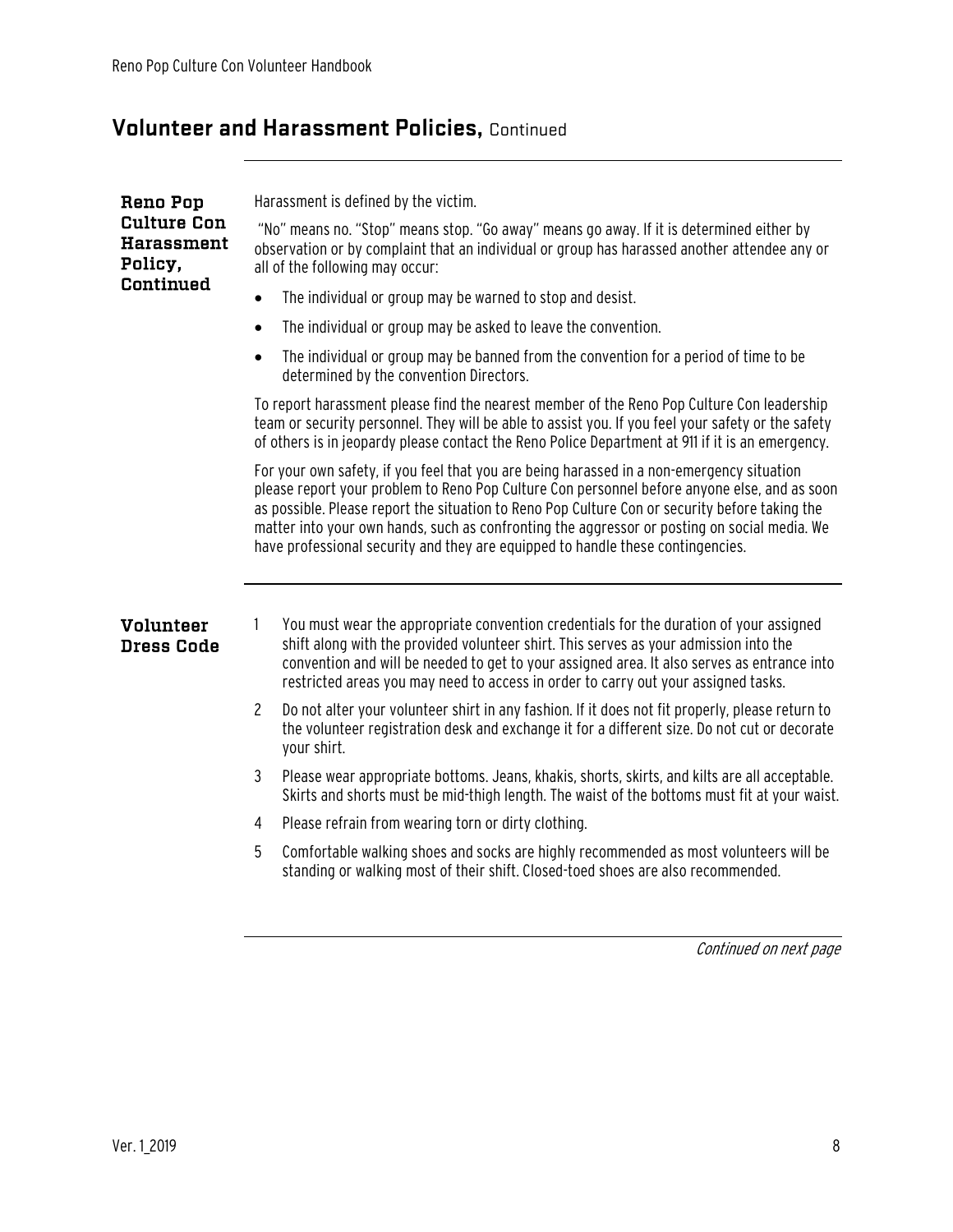### Volunteer and Harassment Policies, Continued

| Volunteer<br>Dress Code,<br>Continued | 6 | Undergarments must be worn under all clothing, particularly skirts and kilts. No articles of<br>clothing that may be classified as undergarments may be deliberately exposed. Examples<br>of such are boxers, briefs, bras, bra straps, panties, thongs, and any other article of<br>clothing deemed by Reno Pop Culture Con leaders to fall within that specification. |
|---------------------------------------|---|-------------------------------------------------------------------------------------------------------------------------------------------------------------------------------------------------------------------------------------------------------------------------------------------------------------------------------------------------------------------------|
|                                       |   | Please use your best judgement but be prepared to be asked to change, or in extreme<br>cases asked not to volunteer if your attire is found unacceptable. Any earned benefits are<br>subject to forfeit if you are not able to complete your duties because you have chosen to<br>dress inappropriately.                                                                |
|                                       | 8 | No cosplaying is allowed while on duty. Attendees and Reno Pop Culture Con leadership<br>must be able to clearly identify you as a volunteer and as someone who can help them<br>when needed.                                                                                                                                                                           |
|                                       | 9 | Volunteer shirts must be worn while on duty. Wearing your volunteer shirt while off duty<br>will encourage attendees or Reno Pop Culture Con leadership to continue to ask you for<br>help.                                                                                                                                                                             |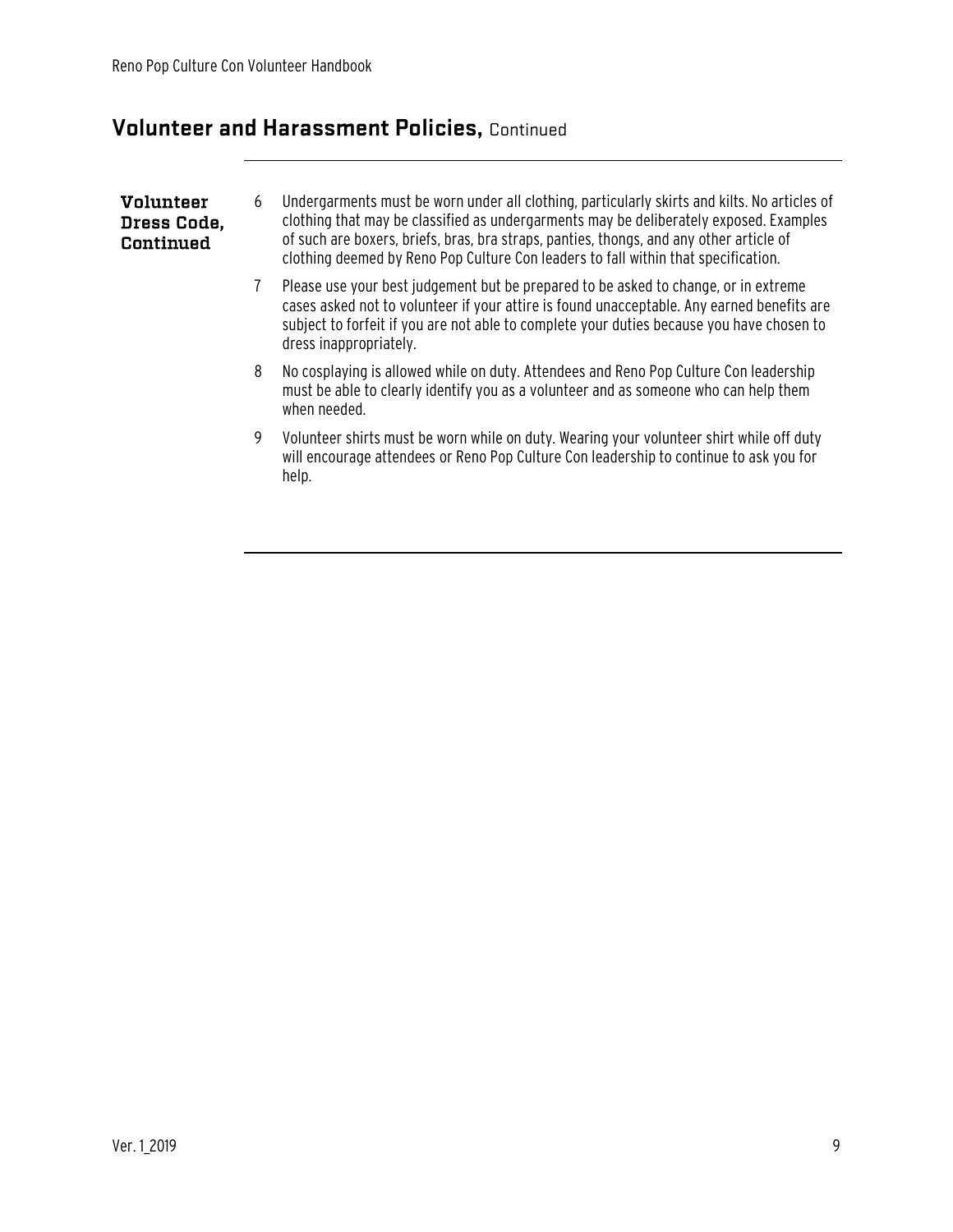#### Customer Experience

#### The ultimate task of volunteers is to provide our paid attendees with the best and safest Customer **Service** possible experience. Customer experience includes anyone you interact with including attendees, guests, exhibitors, and other volunteers. Some ways to always provide that exceptional experience are: Always be courteous and polite. Keep a copy of the program and programming schedule on hand. The most popular questions are about times and locations. Know where to find key locations. Always know where the nearest restrooms and information booths are located. Use "let me find out" as a response when you are asked a question you don't know the answer to. Ensure you follow through, which may include walking the attendee to the nearest information booth. Offer to help anyone you see as confused or struggling. Someone looking up at signs and back at the program guide repeatedly will be grateful for your help. Use positive language. Never touch an attendee including children. Contact Reno Pop Culture Con leadership or security personnel to request emergency medical and/or law enforcement assistance. Remain calm when faced with confrontation. Be aware of the proximity of area leaders, other Reno Pop Culture Con leaders, and security personnel in your area. Remember the security personnel has their own chain of command, and directions, they will help in ways they are allowed, please ask your leader if you have any questions about their cabilities. Know your limits. If you are not comfortable in a situation, ask for help. Continued on next page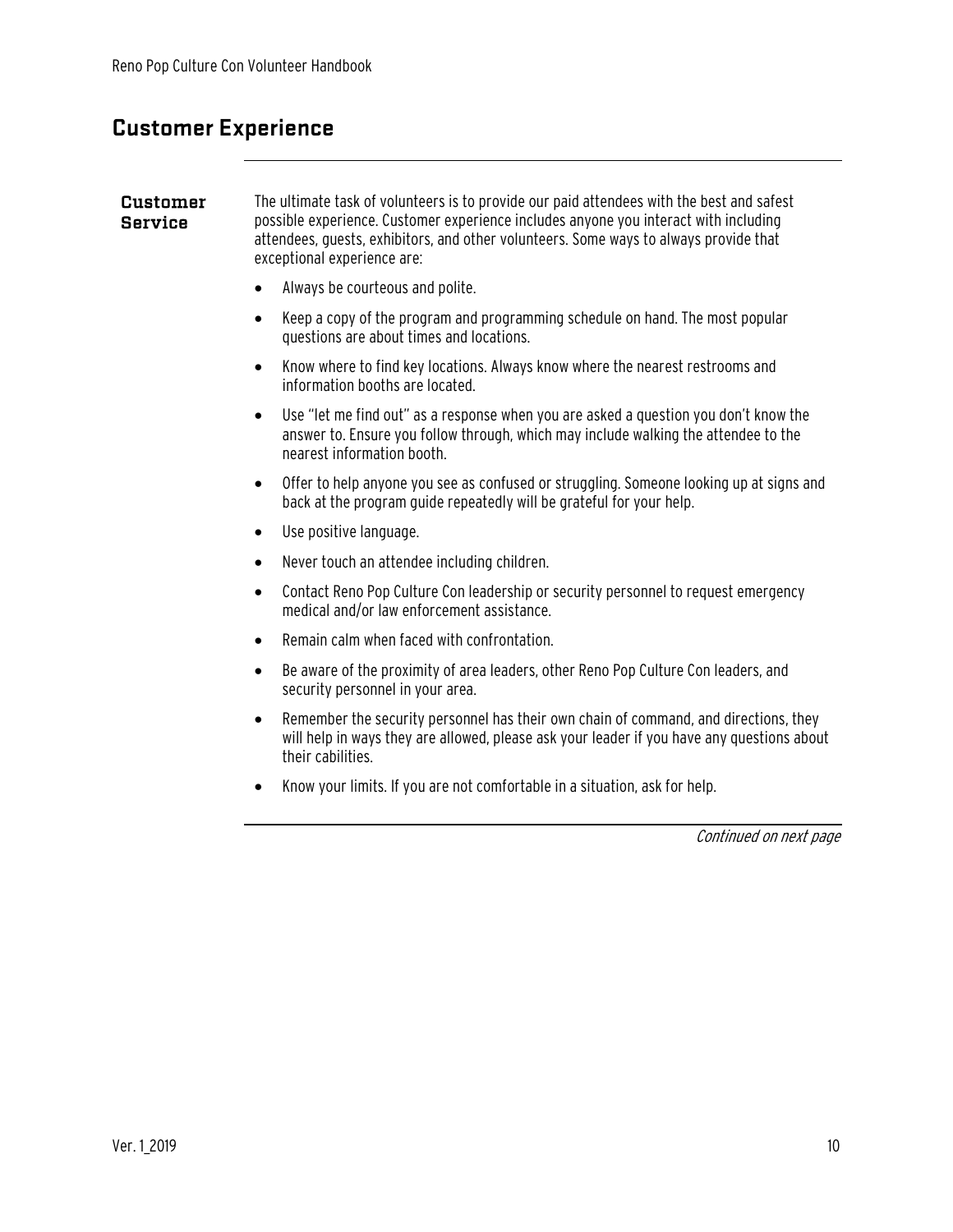## Customer Experience, Continued

| Interacting<br>with ADA<br><b>Attendees</b> | It is Reno Pop Culture Con's mission to provide a venue that welcomes individuals from all<br>backgrounds. To ensure that this includes attendees that face physical and intellectual<br>challenges, Reno Pop Culture Con has an Americans with Disabilities Act (ADA) department<br>within Operations. They will help ensure that these needs are being met. When interacting with<br>someone that has ADA needs, please keep in mind: |
|---------------------------------------------|-----------------------------------------------------------------------------------------------------------------------------------------------------------------------------------------------------------------------------------------------------------------------------------------------------------------------------------------------------------------------------------------------------------------------------------------|
|                                             | Reno Pop Culture Con must reasonably modify any policy, practice, or procedure when<br>$\bullet$<br>necessary to enable people with disabilities to participate.                                                                                                                                                                                                                                                                        |
|                                             | A reasonable accommodation can be anything that makes it possible for this person with<br>$\bullet$<br>this disability to participate in this function. If you have questions regarding what DPCC<br>can do please speak with your leader.                                                                                                                                                                                              |
|                                             | Not all disabilities are obvious. If someone tells you that they are disabled, do not question<br>$\bullet$<br>them and do what you can to accommodate them.                                                                                                                                                                                                                                                                            |
|                                             | All attendees with disabilities must have a wristband indicating that they can use<br>$\bullet$<br>designated ADA stage entrances, the show floor and autograph lines within Celebrity<br>Summit. If a person with a disability has not acquired proper credentials when they are<br>attempting to enter a venue, recommend they go to an information booth after they have<br>enjoyed the panel or workshop they are attending.        |
|                                             | ADA attendees are allowed to bring one person with them to help them. Be flexible. Their<br>$\bullet$<br>"plus one" might be a "plus two" if they have a child in tow. This does not mean their entire<br>family or group.                                                                                                                                                                                                              |
|                                             | If you suspect someone is abusing their ADA status, please contact a member of Reno Pop<br>$\bullet$<br>Culture Con leadership. Do not make the determination, or confront the person on your<br>own.                                                                                                                                                                                                                                   |
|                                             |                                                                                                                                                                                                                                                                                                                                                                                                                                         |